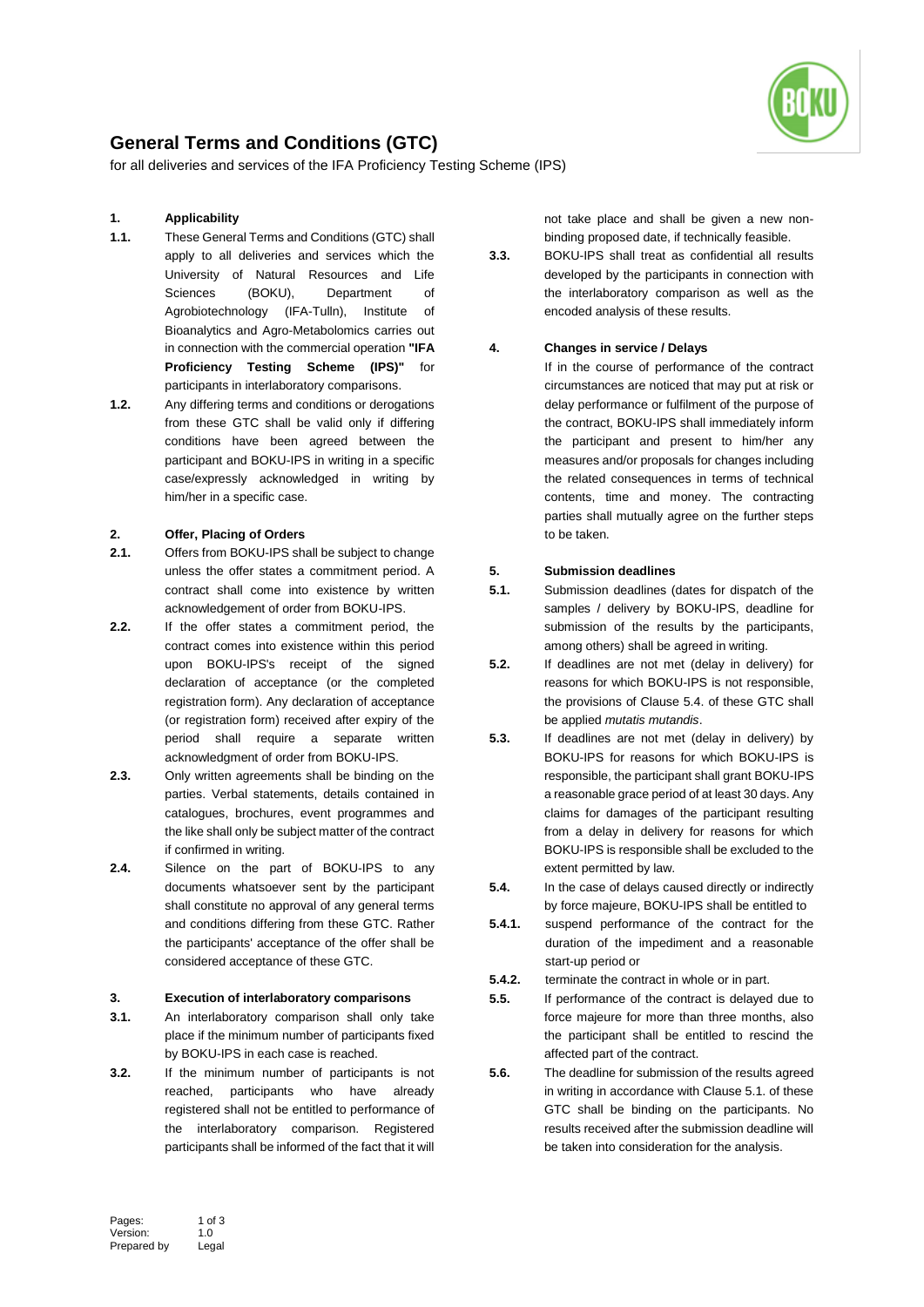**5.7.** The ordered services and deliveries shall be deemed rendered upon provision of the analysis (encoded analysis of the results/interlaboratory comparison samples) by BOKU-IPS.

### **6. Payment**

- **6.1.** Unless otherwise agreed payments shall be made by the participants within 30 days of receipt of the invoice.
- **6.2.** If the participant is late in making an agreed payment, BOKU-IPS may
- **6.2.1.** charge late payment interest at a rate of 6 percentage points above the base interest rate of the Austrian Central Bank [*OeNB*] (the base rate applicable on the last day of a half year being relevant to the next half year);
- **6.2.2.** invoice all costs resulting from such delay, including but not limited to dunning charges and lawyer's fees.
- **6.3.** The participant shall not be entitled to withhold payments or offset those claims against counterclaims (e.g. based on warranty claims).

# **7. Early termination of the contract**

- **7.1.** Both parties shall be entitled to rescind the contract in whole or in part only for cause. In addition to the grounds stated elsewhere in these GTC and notwithstanding other (including statutory) grounds, causes shall include but not be limited to situations where the other party persistently and repeatedly fails to fulfil its contractual obligations.
- **7.2.** In the case of early termination of the contract BOKU-IPS shall be entitled to payment for services already rendered. The right to claim additional damages shall be reserved.
- **7.3.** Any statement in the course of termination of a contract shall be made in writing by registered letter.

#### **8. Secrecy and data protection**

- **8.1.** The contracting parties shall maintain secrecy about information of any kind which they have disclosed to each other and described as confidential, unless provided otherwise in these GTC or the contract.
- **8.2.** This shall not apply to information which
- **8.2.1.** is already in the public domain or which becomes publicly known later with no fault of the parties, or
- **8.2.2.** is known or becomes known to third parties who are not bound by a promise to maintain secrecy, or
- **8.2.3.** has been known to the party who is under the obligation to maintain secrecy even before this obligation to maintain secrecy, or
- **8.2.4.** is disclosed to the party who is under the obligation to maintain secrecy by third parties after conclusion of the contract with no direct connection to the contractual relationship, or
- **8.2.5.** becomes known to the contracting party who is under the obligation to maintain secrecy or his/her/its staff through their own development or research work or through other activities without use of any trade or business secrets of the other party.

# **9. Warranty and liability**

- **9.1.** If the service rendered by BOKU-IPS does not objectively comply with the contract in terms of type, contents or scope, BOKU-IPS shall conduct a free repeat interlaboratory comparison if technically feasible. In the case of samples the participant shall only be entitled to demand improvement or delivery of missing parts; any other warranty claims shall be excluded.
- **9.2.** The warranty period shall be three months from delivery/rendering of the service. BOKU-IPS shall repair proved defects without any additional entitlement to remuneration within a reasonable period of time.
- **9.3.** Warranty claims may only be asserted in court within three months of expiry of the period fixed for repair of defects; otherwise they shall be excluded. If no period was fixed, the warranty period shall end one year after dispatch of the request to repair the defect(s).

# **10. Damages**

- **10.1.** BOKU-IPS shall not be liable for damage caused to the participant or third parties in connection with use of the services rendered and/or results delivered, provided that the contract was performed in accordance with the state of the art.
- **10.2.** Apart from that, BOKU-IPS shall only be liable for damage caused by wilful intent or gross negligence. Liability for indirect damage shall be excluded.
- **10.3.** Irrespective of the legal ground, BOKU-IPS's total liability shall be limited to the amount of the agreed net contract value.
- **10.4.** Claims for damages by the participant vis-à-vis BOKU-IPS shall become statute-barred six months after knowledge of the damage and the party who caused the damage and in any case three years after provision of the analysis (cf. Clause 5.7. of these GTC).

# **11. Severability clause**

If any provision of these GTC is or becomes legally ineffective, the effectiveness of the remaining provisions of these GTC shall not be